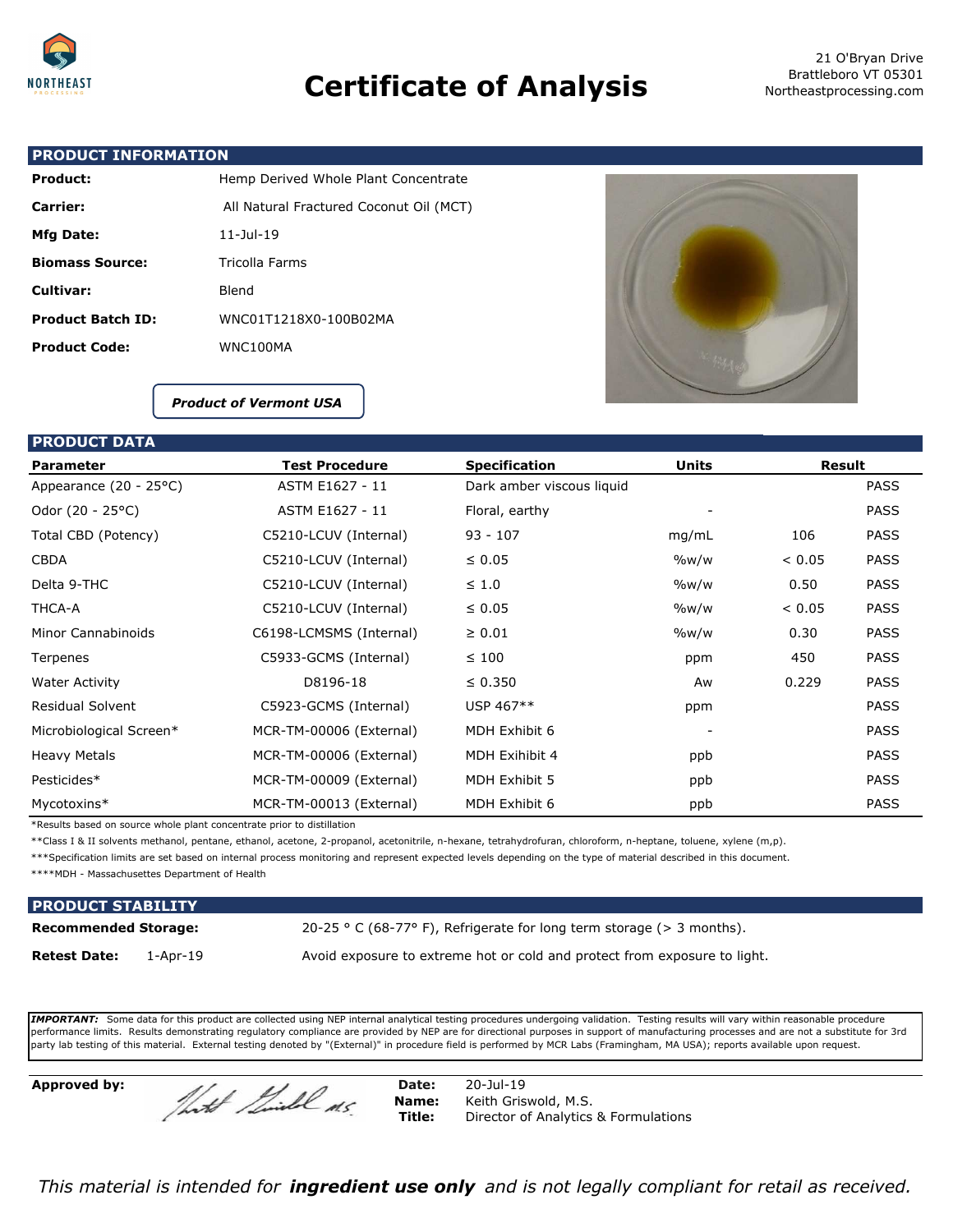



| Analyte                              | <b>Reporting Limit</b> | %W/W       | MG/G |
|--------------------------------------|------------------------|------------|------|
| Cannabidivarinic Acid (CBDVA)        | $0.005$ %w/w           | Non Detect |      |
| Cannabidivarin (CBDV)                | $0.005$ %w/w           | 0.042      | 0.42 |
| Tetrahdrocannabivarin (THCV)         | $0.005$ %w/w           | < 0.005    |      |
| Cannabigerolic Acid (CBGA)           | $0.005$ %w/w           | Non Detect |      |
| Cannabigerol (CBG)                   | $0.005$ %w/w           | 0.142      | 1.42 |
| Tetrahdrocannabivarinic Acid (THCVA) | $0.005$ %w/w           | Non Detect |      |
| Cannabinol (CBN)                     | $0.005\%$ w/w          | 0.009      | 0.09 |
| Cannabinolic Acid (CBNA)             | $0.005$ %w/w           | Non Detect |      |
| Delta 8-THC                          | $0.005$ %w/w           | < 0.005    |      |
| Cannabichromene (CBC)                | $0.005$ %w/w           | 0.034      | 0.34 |
| Cannabicyclol (CBL)                  | $0.005\%$ w/w          | 0.074      | 0.74 |
| Cannabichromic Acid (CBCA)           | $0.005$ %w/w           | Non Detect |      |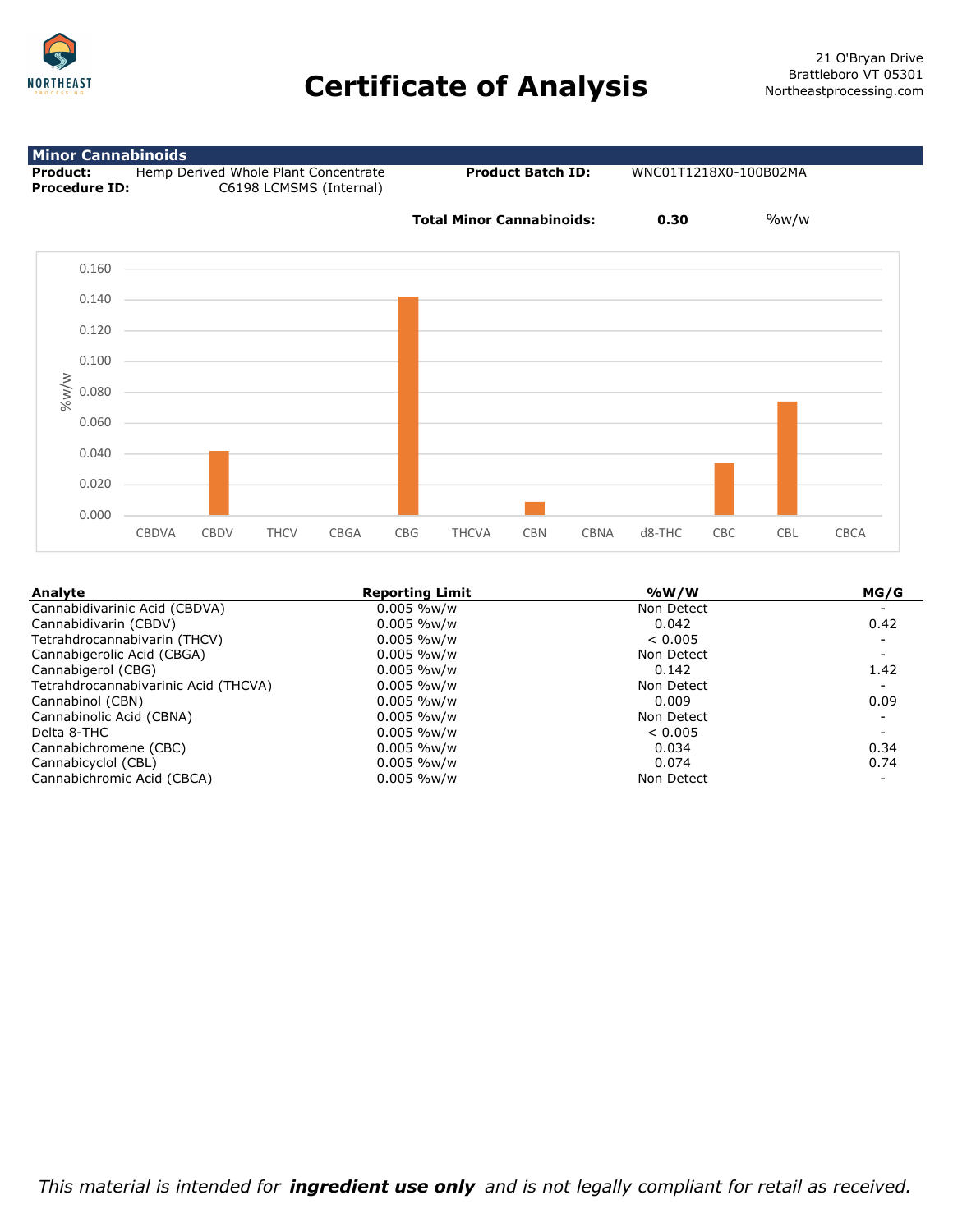

# **Certificate of Analysis**

| <b>Terpene Profile</b>                           |              |                          |                       |
|--------------------------------------------------|--------------|--------------------------|-----------------------|
| Hemp Derived Whole Plant Concentrate<br>Product: |              | <b>Product Batch ID:</b> | WNC01T1218X0-100B02MA |
| <b>Procedure ID:</b><br>C5933-GCMS (Internal)    |              | <b>Total Terpenes:</b>   | 450<br>ppm            |
| Analyte                                          | <b>Units</b> | <b>Reporting Limit</b>   | <b>Results</b>        |
| $\alpha$ -Pinene                                 | PPM          | 20                       | < 20                  |
| Camphene                                         | PPM          | 20                       | Non Detect            |
| Sabinene-                                        | <b>PPM</b>   | 20                       | Non Detect            |
| $\beta$ -Pinene                                  | PPM          | 20                       | < 20                  |
| $\beta$ -Myrcene                                 | PPM          | 20                       | 39                    |
| . $\alpha$ -Phellandrene                         | <b>PPM</b>   | 20                       | Non Detect            |
| Carene                                           | PPM          | 20                       | Non Detect            |
| $\alpha$ -Terpinene                              | PPM          | 20                       | < 20                  |
| D-Limonene                                       | PPM          | 20                       | < 20                  |
| o-Cymene                                         | <b>PPM</b>   | 20                       | < 20                  |
| Eucalyptol                                       | PPM          | 20                       | $< 20$                |
| $\beta$ -Ocimene                                 | PPM          | 20                       | < 20                  |
| γTerpinene                                       | <b>PPM</b>   | 20                       | < 20                  |
| Terpinolene                                      | PPM          | 20                       | < 20                  |
| Sabinene Hydrate                                 | PPM          | 20                       | < 20                  |
| Fenchone                                         | PPM          | 20                       | Non Detect            |
| Linalool                                         | <b>PPM</b>   | 20                       | 47                    |
| Fenchol                                          | PPM          | 20                       | Non Detect            |
| Isopulegol                                       | PPM          | 20                       | Non Detect            |
| Camphor                                          | PPM          | 20                       | Non Detect            |
| Isoborneol                                       | PPM          | 20                       | Non Detect            |
| Menthol                                          | PPM          | 20                       | Non Detect            |
| endo-Borneol                                     | PPM          | 20                       | < 20                  |
| $\alpha$ -Terpineol                              | <b>PPM</b>   | 20                       | 22                    |
| $\gamma$ Terpineol                               | PPM          | 20                       | Non Detect            |
| Nerol                                            | PPM          | 20                       | Non Detect            |
| Pulegone                                         | PPM          | 20                       | Non Detect            |
| Geraniol                                         | <b>PPM</b>   | 20                       | Non Detect            |
| Geranyl acetate                                  | PPM          | 20                       | Non Detect            |
| $\alpha$ -Cedrene                                | PPM          | 20                       | Non Detect            |
| $(E)-\beta$ -Famesene                            | <b>PPM</b>   | 20                       | Non Detect            |
| Caryophyllene                                    | PPM          | 20                       | 201                   |
| $\alpha$ -Humulene                               | PPM          | 20                       | 72                    |
| trans-Neradiol                                   | PPM          | 20                       | Non Detect            |
| cis-Neradiol                                     | PPM          | 20                       | < 20                  |
| Valencene                                        | PPM          | 20                       | Non Detect            |
| Guaiol                                           | PPM          | 20                       | < 20                  |
| Caryophyllene Oxide                              | PPM          | 20                       | 69                    |
| Cedrol                                           | PPM          | 20                       | Non Detect            |
| $\alpha$ -Bisabolol                              | PPM          | 20                       | $< 20$                |

\*BQL - Below quantitation limit